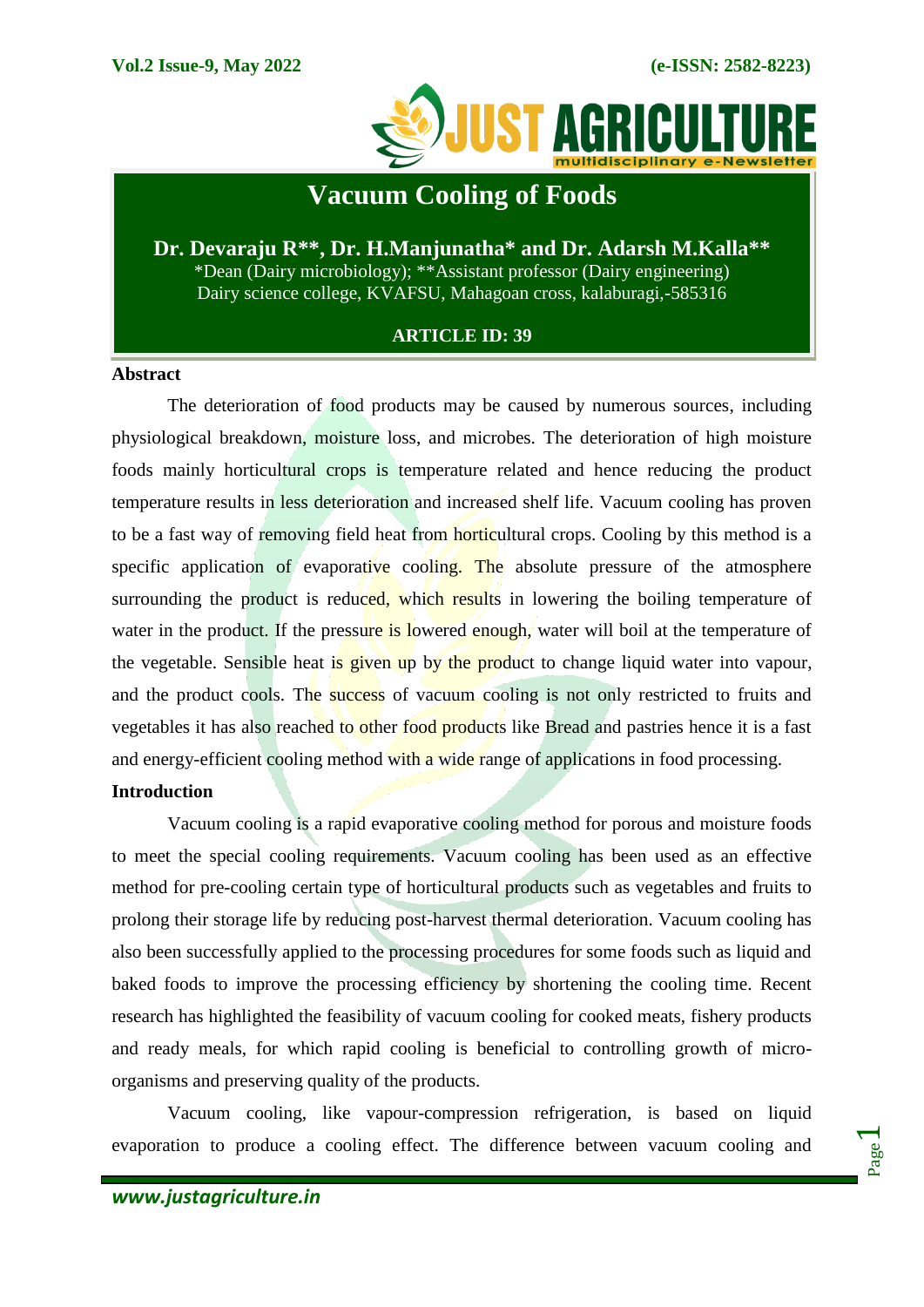

conventional refrigeration methods is that for the vacuum cooling the cooling effect is achieved by evaporating some water from a product directly, rather than by blowing cold air or other cold medium over the product (Mellor, 1980). Speed and efficiency are two features of vacuum cooling, which are unsurpassed by any conventional cooling method, especially when cooling boxed or palletised products. The products which have tight delivery schedules and strict cooling requirements can be met using vacuum cooling due to its lower functioning time (Malpas,1972). Any product which has free water and whose structure will not be damaged by the removal of such water can be vacuum cooled. The speed and effectiveness of vacuum cooling are mainly related to the ratio between its evaporation surface area and the mass of foods (Noble, 1985).

#### **Vacuum cooling principle**

Liquid evaporation is the most popular cooling sink in the refrigeration industry. Whenever any portion of a liquid evaporates to become its vapour state, an amount of heat equal to the latent heat of evaporation must be absorbed by the evaporated portion either from the liquid body or from the surroundings, resulting in reduction of the temperature of the liquid body or surroundings (Dossat, 1991). Water boils at 100ºC if it is subjected to the atmospheric pressure (1atm). However, reduction in the imposed pressure on water lowers the boiling temperature of water, that is, water can boil at a lower temperature as  $0\degree C$  if the imposed pressure is reduced to 611 Pa. The imposed pressure on water determines the minimum temperature, which can cause water to boil to produce a cooling effect (Perry, Green, & Maloney, 1984). If porous and moisture foods are subjected to vacuum pressure, part of water within the foods can boil out to achieve the cooling effect for the food bodies at a temperature as low as the saturation temperature of water related to the vacuum pressure. Generally, most of foods have two main compositions: water and solid texture. Therefore, the refrigerant used in a vacuum cooler is not pure water but one of the food compositions.

#### **Description of a typical vacuum cooler**

The porous and moisture foods can be cooled directly by boiling part of the moisture in the foods at a low temperature under vacuum pressure, a vacuum cooler is really a system to maintain the required vacuum pressure. A typical vacuum cooler consists of two basic components: a vacuum chamber and a vacuum pumping system (Longmore, 1974; Sun & Wang, 2001). The vacuum cooling process occurs in two fairly distinct stages: (a) the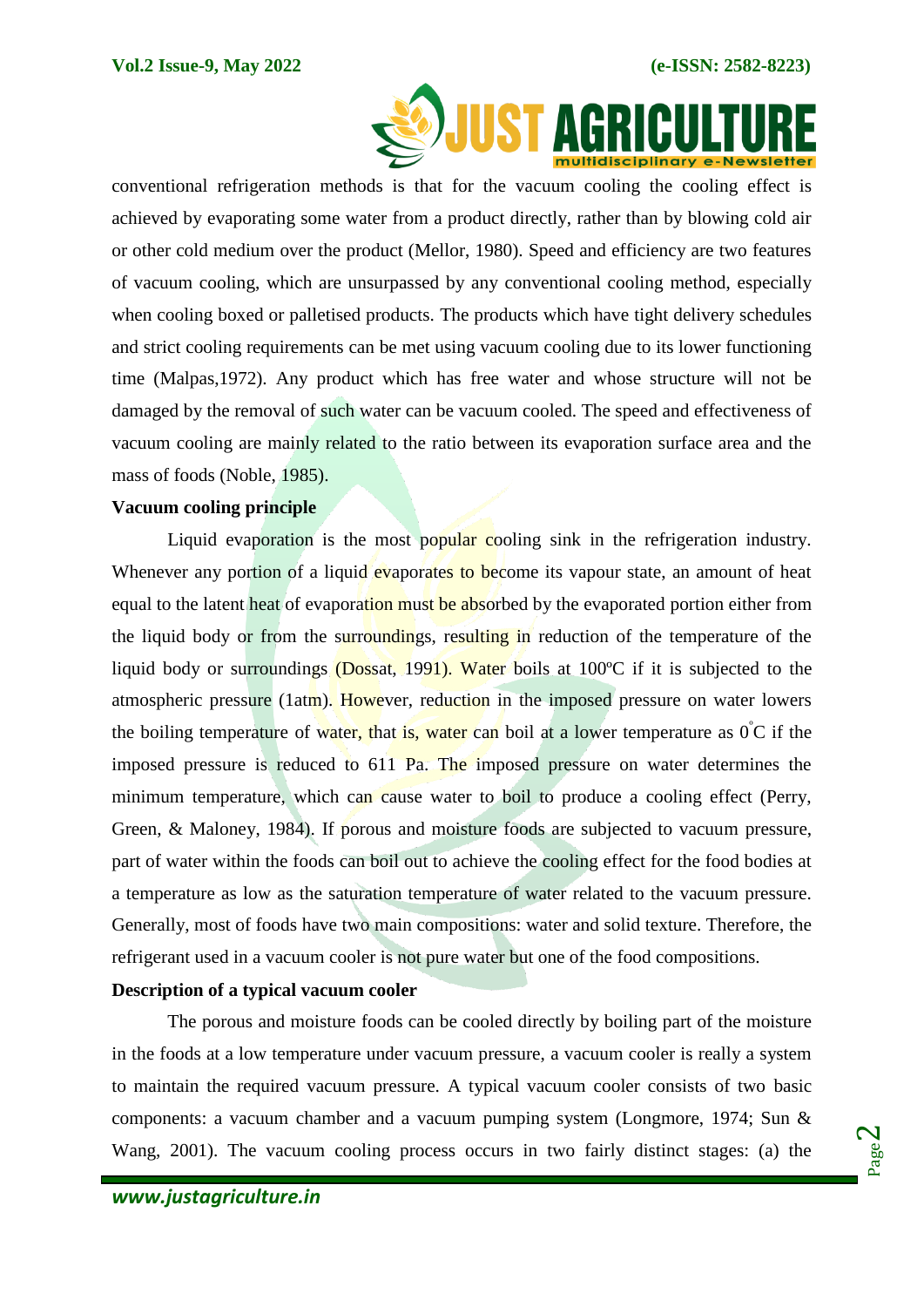Page က $\,$ 



removal of most of the air in the chamber to the flash point, or the saturation pressure at an initial temperature of foods, with relatively little cooling, and (b) the continuous drop of the pressure in the vacuum chamber to final pressure with main cooling phase of the products. The vacuum chamber, which is normally horizontal with cylindrical or rectangular construction, is used to keep the foods. During the cooling process, the door of the chamber is hermetically sealed and any leakage of air into the vacuum cooler increases the load of the vacuum pumping system (Malpas, 1972).The pumping system may have two elements, which are a vacuum pump and a vapour-condenser. The vacuum pump is usually designed to reduce the pressure in the vacuum chamber from the atmospheric pressure to the saturation pressure at the initial temperature of foods such as vegetables and fruits for 3–10 min (Longmore, 1973). The rotary oil-sealed vacuum pump is widely chosen for a vacuum cooler.

The vapour-condenser in effect acts as a vacuum pump to remove the vapour in the vacuum chamber by condensing the vapour back into water and then drain the water out. However, it should be noted that the cooling effect for foods comes from the water evaporation in foods, and application of a vapour-condenser in a vacuum cooler is only for practical and economical removal of a large amount of vapour generated.



**Fig (a) schematic diagram of vacuum cooler (b) commercial vacuum cooler Conclusions**

Vacuum cooling is a rapid cooling technology for porous and moisture foods. The heat of food body is released by evaporating an amount of water within the foods under vacuum pressure directly. The size and shape of food body have no significant effect on the